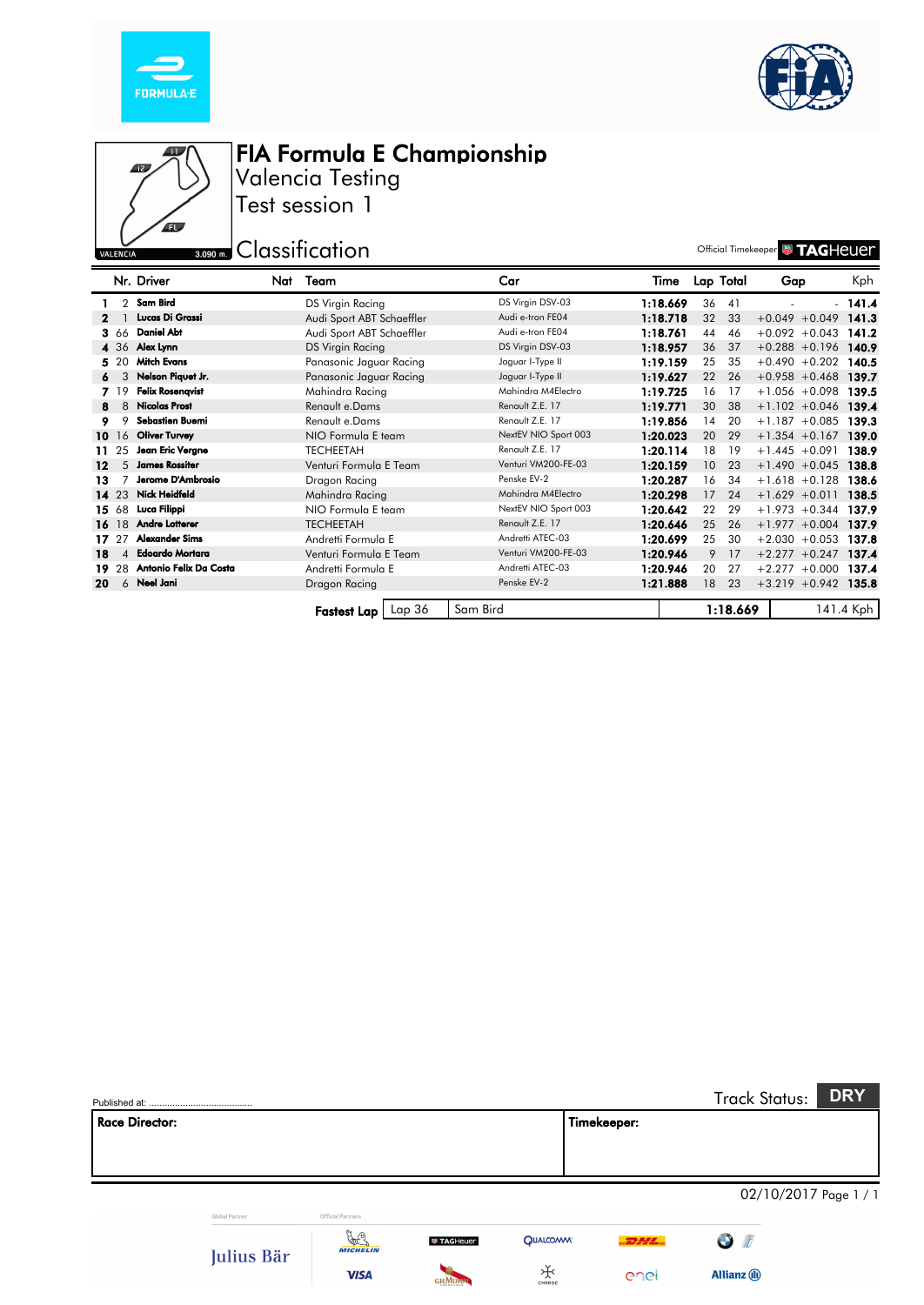





Valencia Testing Test session 2

3.090 m. Classification Classification and the Classification official Timekeeper **With TAGHEUE** 

|       |                | Nr. Driver              | Nat | Team                      | Car                  | Time     |                 | Lap Total | Gap                    | Kph       |
|-------|----------------|-------------------------|-----|---------------------------|----------------------|----------|-----------------|-----------|------------------------|-----------|
|       |                | 16 Oliver Turvey        |     | NIO Formula E team        | NextEV NIO Sport 003 | 1:18.565 | 40              | 43        |                        | $-141.6$  |
|       | 9              | <b>Sebastien Buemi</b>  |     | Renault e.Dams            | Renault Z.E. 17      | 1:18.577 | 22              | 24        | $+0.012 +0.012$        | 141.6     |
|       |                | Lucas Di Grassi         |     | Audi Sport ABT Schaeffler | Audi e-tron FE04     | 1:18.579 | 29              | 38        | $+0.014 + 0.002$       | 141.6     |
|       | <b>4</b> 19    | <b>Felix Rosenqvist</b> |     | Mahindra Racing           | Mahindra M4Electro   | 1:18.643 | 12              | 21        | $+0.078 + 0.064$ 141.4 |           |
|       | 566            | Daniel Abt              |     | Audi Sport ABT Schaeffler | Audi e-tron FE04     | 1:18.697 | 36              | 39        | $+0.132 + 0.054$       | 141.4     |
|       | 625            | Jean Eric Vergne        |     | <b>TECHEETAH</b>          | Renault Z.E. 17      | 1:19.016 | 25              | 30        | $+0.451 + 0.319$       | 140.8     |
|       | 7 20           | <b>Mitch Evans</b>      |     | Panasonic Jaguar Racing   | Jaguar I-Type II     | 1:19.063 | 16              | 37        | $+0.498 + 0.047$       | 140.7     |
| 8     | 8              | <b>Nicolas Prost</b>    |     | Renault e.Dams            | Renault Z.E. 17      | 1:19.097 | 37              | 44        | $+0.532 + 0.034$       | 140.6     |
|       | 9.23           | <b>Nick Heidfeld</b>    |     | Mahindra Racing           | Mahindra M4Electro   | 1:19.117 | 16              | 18        | $+0.552 + 0.020$       | 140.6     |
|       | 10 18          | <b>Andre Lotterer</b>   |     | <b>TECHEETAH</b>          | Renault Z.E. 17      | 1:19.491 | 18              | 28        | $+0.926 +0.374$ 139.9  |           |
| 11    | 3              | Nelson Piquet Jr.       |     | Panasonic Jaguar Racing   | Jaguar I-Type II     | 1:19.855 | 12 <sup>°</sup> | 28        | $+1.290 +0.364$        | 139.3     |
| 12    |                | Jerome D'Ambrosio       |     | Dragon Racing             | Penske EV-2          | 1:19.991 | 5               | 38        | $+1.426 +0.136$        | 139.1     |
| 13 27 |                | <b>Alexander Sims</b>   |     | Andretti Formula E        | Andretti ATEC-03     | 1:20.094 | 11              | 37        | $+1.529 + 0.103$       | 138.9     |
|       | 14 28          | Antonio Felix Da Costa  |     | Andretti Formula E        | Andretti ATEC-03     | 1:20.107 | 15              | 38        | $+1.542 + 0.013$       | 138.9     |
| 15    | $\overline{2}$ | Sam Bird                |     | DS Virgin Racing          | DS Virgin DSV-03     | 1:20.516 | 28              | 32        | $+1.951 + 0.409$       | 138.2     |
| 16    |                | 4 Edoardo Mortara       |     | Venturi Formula E Team    | Venturi VM200-FE-03  | 1:20.712 | 14              | 15        | $+2.147 + 0.196$       | 137.8     |
| 17    | 5              | <b>James Rossiter</b>   |     | Venturi Formula E Team    | Venturi VM200-FE-03  | 1:22.004 | $\overline{2}$  | 28        | $+3.439 + 1.292$       | 135.7     |
|       |                | 18 36 Alex Lynn         |     | DS Virgin Racing          | DS Virgin DSV-03     | 1:22.093 | 42              | 48        | $+3.528 + 0.089$       | 135.5     |
| 19    | 6              | Neel Jani               |     | Dragon Racing             | Penske EV-2          | 1:22.329 | 18              | 40        | $+3.764 + 0.236$       | 135.1     |
|       |                | 20 68 Luca Filippi      |     | NIO Formula E team        | NextEV NIO Sport 003 | 1:23.139 | 34              | 40        | $+4.574 +0.810$ 133.8  |           |
|       |                |                         |     |                           |                      |          |                 |           |                        |           |
|       |                |                         |     | $Lap$ 40<br>Fastest Lap I | Oliver Turvey        |          |                 | 1:18.565  |                        | 141.6 Kph |

|                       | Car 18 - lap 21 cancelled due to improve cutting the chicane |                            |                   |                 |             |                         |                       |
|-----------------------|--------------------------------------------------------------|----------------------------|-------------------|-----------------|-------------|-------------------------|-----------------------|
|                       |                                                              |                            |                   |                 |             | <b>Track Status:</b>    | <b>DRY</b>            |
| <b>Race Director:</b> |                                                              |                            |                   |                 | Timekeeper: |                         |                       |
|                       |                                                              |                            |                   |                 |             |                         |                       |
|                       |                                                              |                            |                   |                 |             |                         |                       |
|                       |                                                              |                            |                   |                 |             |                         | 02/10/2017 Page 1 / 1 |
|                       | Global Partner                                               | Official Partners          |                   |                 |             |                         |                       |
|                       | Julius Bär                                                   | y.<br>Y<br><b>MICHELIN</b> | <b>W TAGHeuer</b> | <b>QUALCOMM</b> | $-22444$    | $\bullet$<br>$\sqrt{t}$ |                       |
|                       |                                                              | <b>VISA</b>                |                   | ₩<br>CHARGE     | enel        | <b>Allianz</b> (ii)     |                       |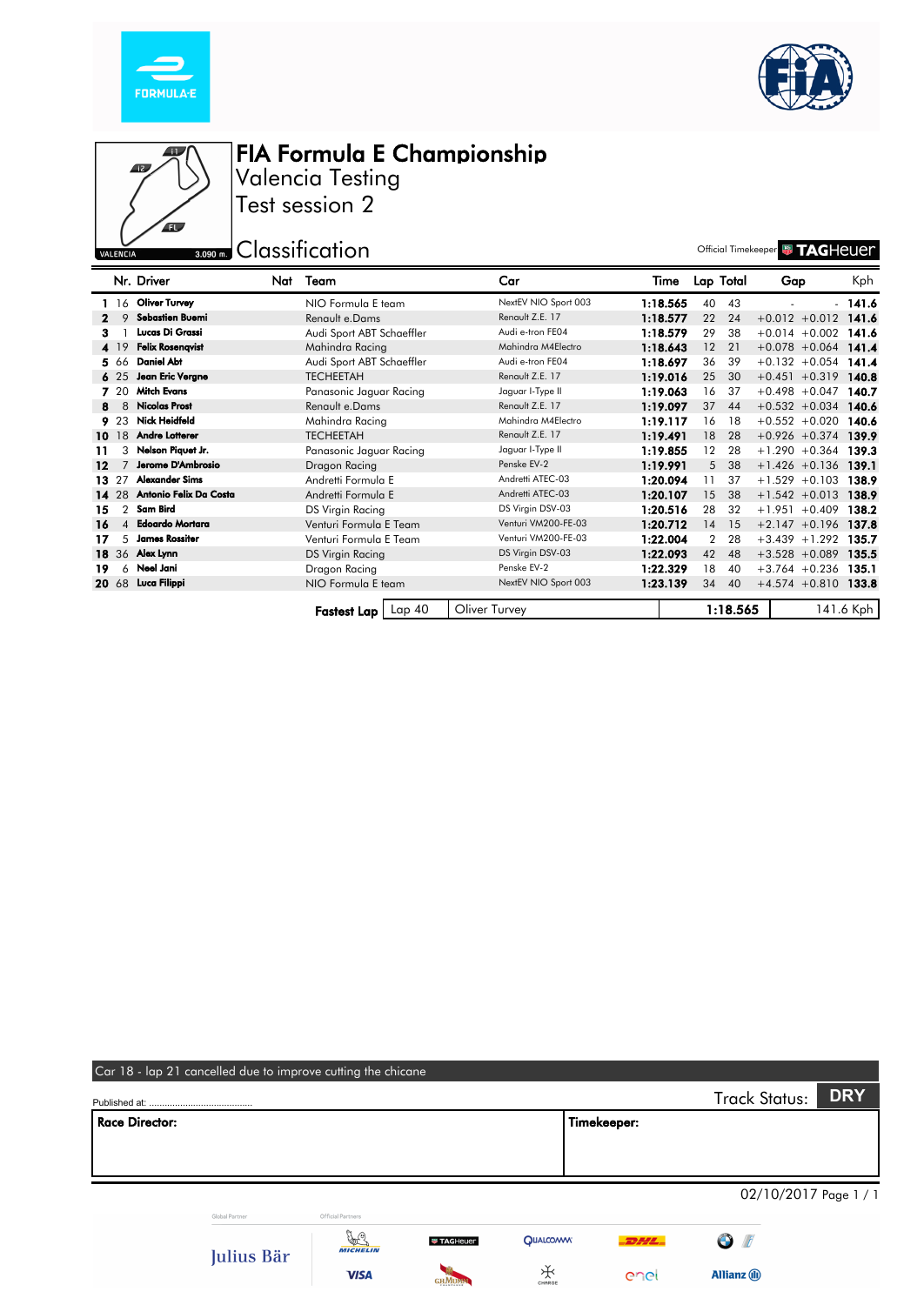





Monday Valencia Testing

**BOBO EXP** Classification

Official Timekeeper **& TAGHEUE** 

|         |                           |     |                           | Session 1 |    | Session 2   |    |          |                  |          |
|---------|---------------------------|-----|---------------------------|-----------|----|-------------|----|----------|------------------|----------|
|         | Nr Driver                 | Nat | Team                      | Time Lap  |    | Time Lap    |    | Time     |                  | Gap      |
|         | 16 Oliver Turvey          |     | NIO Formula E team        | 1:20.023  | 20 | 1:18.565    | 40 | 1:18.565 |                  |          |
| 2       | 9 Sebastien Buemi         |     | Renault e.Dams            | 1:19.856  | 14 | 1:18.577    | 22 | 1:18.577 | $+0.012 +0.012$  |          |
| з.      | Lucas Di Grassi           |     | Audi Sport ABT Schaeffler | 1:18.718  | 32 | 1:18.579    | 29 | 1:18.579 | $+0.014$         | $+0.002$ |
|         | 19 Felix Rosengvist       |     | Mahindra Racing           | 1:19.725  | 16 | 1:18.643    | 12 | 1:18.643 | $+0.078$         | $+0.064$ |
| 5.      | 2 Sam Bird                |     | DS Virain Racina          | 1:18.669  | 36 | 1:20.516    | 28 | 1:18.669 | $+0.104$         | $+0.026$ |
| 6       | 66 Daniel Abt             |     | Audi Sport ABT Schaeffler | 7:18.761  | 44 | 1:18.697    | 36 | 1:18.697 | $+0.132$         | $+0.028$ |
|         | 36 Alex Lynn              |     | DS Virain Racina          | 1:18.957  | 36 | 1:22.093    | 42 | 1:18.957 | $+0.392 +0.260$  |          |
| 8.      | 25 Jean Eric Verane       |     | <b>TECHEETAH</b>          | 1:20.114  |    | 18 1:19.016 | 25 | 1:19.016 | $+0.451 + 0.059$ |          |
|         | 20 Mitch Evans            |     | Panasonic Jaguar Racing   | 1:19.159  | 25 | 1:19.063    | 16 | 1:19.063 | $+0.498$         | $+0.047$ |
| 10      | 8 Nicolas Prost           |     | Renault e.Dams            | 7:19.771  | 30 | 1:19.097    | 37 | 1:19.097 | $+0.532 + 0.034$ |          |
| 11      | 23 Nick Heidfeld          |     | Mahindra Racing           | 1:20.298  | 17 | 1:19.117    | 16 | 1:19.117 | $+0.552$         | $+0.020$ |
| $12 \,$ | 18 Andre Lotterer         |     | <b>TECHEETAH</b>          | 1:20.646  | 25 | 1:19.491    | 18 | 1:19.491 | $+0.926$         | $+0.374$ |
| 13      | 3 Nelson Piauet Jr.       |     | Panasonic Jaauar Racina   | 1:19.627  | 22 | 1:19.855    | 12 | 1:19.627 | $+1.062$         | $+0.136$ |
| 14      | 7 Jerome D'Ambrosio       |     | Dragon Racing             | 1:20.287  |    | 16 1:19.991 | 5  | 1:19.991 | $+1.426 + 0.364$ |          |
| 15      | 27 Alexander Sims         |     | Andretti Formula E        | 1:20.699  | 25 | 1:20.094    | 11 | 1:20.094 | $+1.529$         | $+0.103$ |
| 16      | 28 Antonio Felix Da Costa |     | Andretti Formula E        | 1:20.946  | 20 | 1:20.107    | 15 | 1:20.107 | $+1.542 + 0.013$ |          |
| 17      | 5 James Rossiter          |     | Venturi Formula E Team    | 1:20.159  | 10 | 1:22.004    | 2  | 1:20.159 | $+1.594 + 0.052$ |          |
| 18      | 68 Luca Filippi           |     | NIO Formula E team        | 1:20.642  | 22 | 1:23.139    | 34 | 1:20.642 | $+2.077$         | $+0.483$ |
| 19      | 4 Edoardo Mortara         |     | Venturi Formula E Team    | 1:20.946  | 9  | 1:20.712    | 14 | 1:20.712 | $+2.147$         | $+0.070$ |
| 20      | 6 Neel Jani               |     | Dragon Racina             | 1:21.888  | 18 | 1:22.329    | 18 | 1:21.888 | $+3.323 +1.176$  |          |

| Stewards: |                |                                                    |                 |                 | Timekeeper: |                       |  |
|-----------|----------------|----------------------------------------------------|-----------------|-----------------|-------------|-----------------------|--|
|           |                |                                                    |                 |                 |             |                       |  |
|           |                |                                                    |                 |                 |             |                       |  |
|           |                |                                                    |                 |                 |             |                       |  |
|           |                |                                                    |                 |                 |             | 02/10/2017 Page 1 / 1 |  |
|           | Global Partner | Official Partners                                  |                 |                 |             |                       |  |
|           | Julius Bär     | $\frac{\partial}{\partial x^2}$<br><b>MICHELIN</b> | <b>TAGHeuer</b> | <b>QUALCOMM</b> | $-$ DHL $-$ | $\bigcirc$ / <i>f</i> |  |
|           |                | <b>VISA</b>                                        | <b>GHMUMM</b>   | ₩<br>CHARGE     | enel        | <b>Allianz</b> (1)    |  |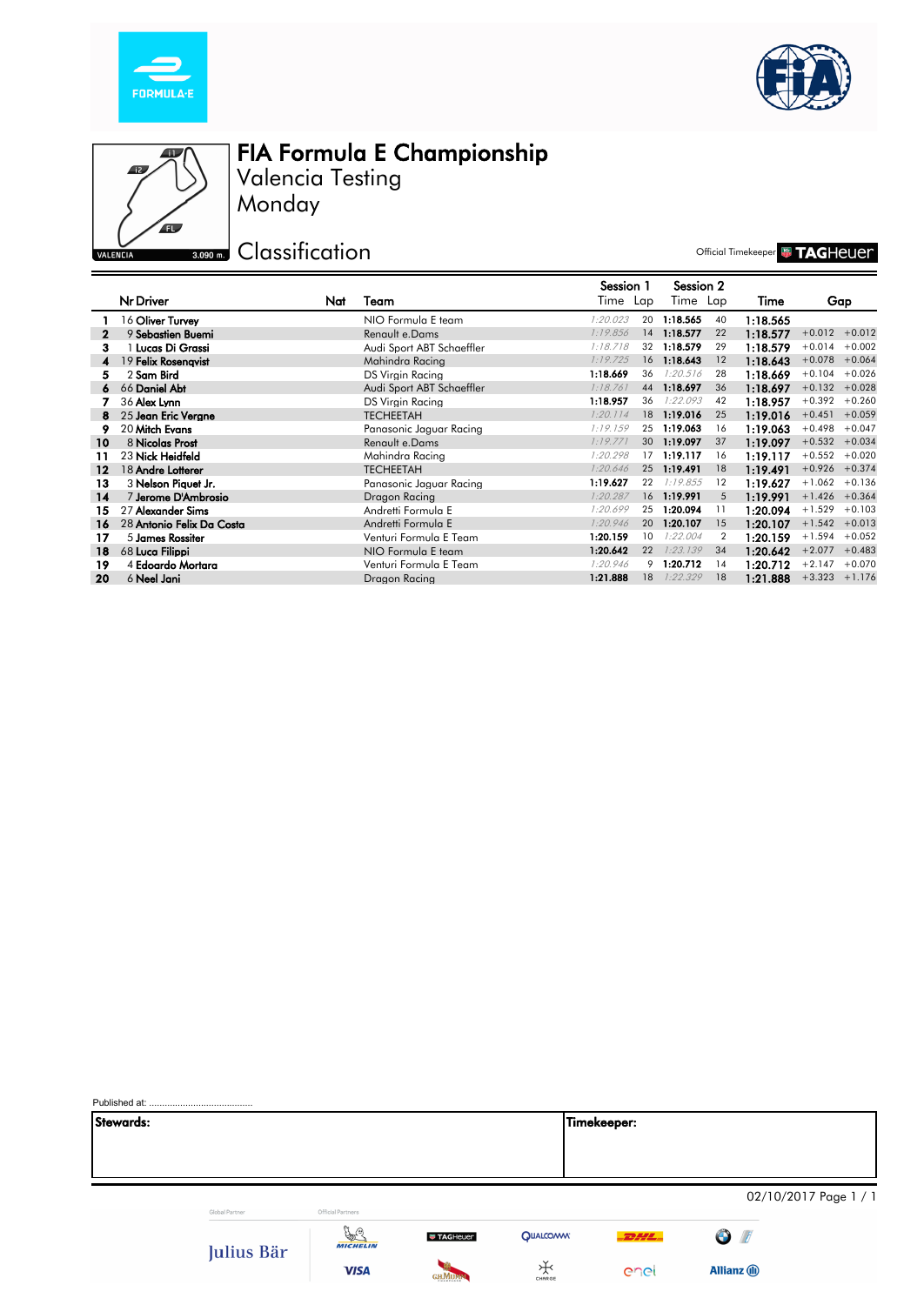





Valencia Testing Test session 3

3.094 m Classification **Classification C** 

|    |       | Nr. Driver              | Nat        | Team                         | Car                  | Time     |                 | Lap Total | Gap              | Kph       |
|----|-------|-------------------------|------------|------------------------------|----------------------|----------|-----------------|-----------|------------------|-----------|
|    | 9     | Sebastien Buemi         | <b>CHE</b> | Renault e.Dams               | Renault Z.E. 17      | 1:21.890 | 23              | 43        |                  | - 136.0   |
|    | 2, 19 | <b>Felix Rosenqvist</b> | <b>SWE</b> | Mahindra Racing              | Mahindra M4Electro   | 1:21.934 | 21              | 32        | $+0.044 + 0.044$ | 135.9     |
| з. |       | Sam Bird                | <b>GBR</b> | DS Virgin Racing             | DS Virgin DSV-03     | 1:21.950 | 31              | 35        | $+0.060 + 0.016$ | 135.9     |
|    | 4 16  | <b>Oliver Turvey</b>    | <b>GBR</b> | NIO Formula E Team           | NextEV NIO Sport 003 | 1:22.135 | 20              | 37        | $+0.245 +0.185$  | 135.6     |
| 5. | 8     | <b>Nicolas Prost</b>    | <b>FRA</b> | Renault e.Dams               | Renault Z.E. 17      | 1:22.173 | 21              | 40        | $+0.283 + 0.038$ | 135.5     |
|    | 6 66  | <b>Daniel Abt</b>       | <b>DEU</b> | Audi Sport ABT Schaeffler    | Audi e-tron FE04     | 1:22.256 | 13              | 44        | $+0.366 + 0.083$ | 135.4     |
|    |       | Jerome D'Ambrosio       | BEL        | Dragon Racing                | Penske EV-2          | 1:22.422 | 11              | 31        | $+0.532 +0.166$  | 135.1     |
| 8  |       | Lucas Di Grassi         | <b>BRA</b> | Audi Sport ABT Schaeffler    | Audi e-tron FE04     | 1:22.436 | 32              | 41        | $+0.546 + 0.014$ | 135.1     |
|    | 9,20  | <b>Mitch Evans</b>      | NZL        | Panasonic Jaguar Racing      | Jaguar I-Type II     | 1:22.455 | 32              | 33        | $+0.565 + 0.019$ | 135.1     |
|    | 10 25 | Jean Eric Vergne        | <b>FRA</b> | <b>TECHEETAH</b>             | Renault Z.E. 17      | 1:22.525 | 26              | 37        | $+0.635 + 0.070$ | 135.0     |
|    | 11 68 | Luca Filippi            | ITA        | NIO Formula E Team           | NextEV NIO Sport 003 | 1:22.649 | 22              | 38        | $+0.759 +0.124$  | 134.8     |
|    | 12 36 | Alex Lynn               | <b>GBR</b> | <b>DS Virgin Racing</b>      | DS Virgin DSV-03     | 1:22.990 | 27              | 29        | $+1.100 + 0.341$ | 134.2     |
|    | 13 23 | Nick Heidfeld           | <b>DEU</b> | Mahindra Racing              | Mahindra M4Electro   | 1:23.065 | 22              | 23        | $+1.175 + 0.075$ | 134.1     |
|    | 14 28 | <b>Alexander Sims</b>   | <b>GBR</b> | Andretti Formula E           | Andretti ATEC-03     | 1:23.321 | 39              | 43        | $+1.431 + 0.256$ | 133.7     |
| 15 | 6     | Neel Jani               | <b>CHE</b> | Dragon Racing                | Penske EV-2          | 1:23.654 | 20              | 44        | $+1.764 + 0.333$ | 133.1     |
| 16 | 3     | Nelson Piquet Jr.       | <b>BRA</b> | Panasonic Jaguar Racing      | Jaguar I-Type II     | 1:23.834 | 21              | 26        | $+1.944 + 0.180$ | 132.9     |
|    | 1718  | Andre Lotterer          | DEU        | <b>TECHEETAH</b>             | Renault Z.E. 17      | 1:24.100 | 22              | 34        | $+2.210 + 0.266$ | 132.4     |
|    | 18 27 | <b>Tom Blomavist</b>    | <b>GBR</b> | Andretti Formula E           | Andretti ATEC-04     | 1:24.103 | 26              | 35        | $+2.213 + 0.003$ | 132.4     |
| 19 | 5     | <b>James Rossiter</b>   | <b>GBR</b> | Venturi Formula E Team       | Venturi VM200-FE-03  | 1:25.439 | 5               | 14        | $+3.549 + 1.336$ | 130.4     |
| 20 |       | 4 Michael Benyahia      | <b>MAR</b> | Venturi Formula E Team       | Venturi VM200-FE-04  | 1:26.122 | 12 <sup>°</sup> | 25        | $+4.232 +0.683$  | 129.3     |
|    |       |                         |            | Lap 23<br><b>Fastest Lap</b> | Sebastien Buemi      |          |                 | 1:21.890  |                  | 136.0 Kph |

| Car 25 - lap 5 cancelled<br>Car 5 - lap 14 cancelled |                |                            |                 |                 |              |                         |                       |
|------------------------------------------------------|----------------|----------------------------|-----------------|-----------------|--------------|-------------------------|-----------------------|
|                                                      |                |                            |                 |                 |              | <b>Track Status:</b>    | <b>DRY</b>            |
| <b>Race Director:</b>                                |                |                            |                 |                 | Timekeeper:  |                         |                       |
|                                                      |                |                            |                 |                 |              |                         |                       |
|                                                      |                |                            |                 |                 |              |                         |                       |
|                                                      |                |                            |                 |                 |              |                         | 03/10/2017 Page 1 / 1 |
|                                                      | Global Partner | Official Partners          |                 |                 |              |                         |                       |
|                                                      | Julius Bär     | y.<br>Y<br><b>MICHELIN</b> | <b>TAGHeuer</b> | <b>QUALCOMM</b> | $-$ 2244 $-$ | $\bullet$<br>$\sqrt{t}$ |                       |
|                                                      |                | <b>VISA</b>                |                 | ₩<br>CHARGE     | enel         | <b>Allianz</b> (ii)     |                       |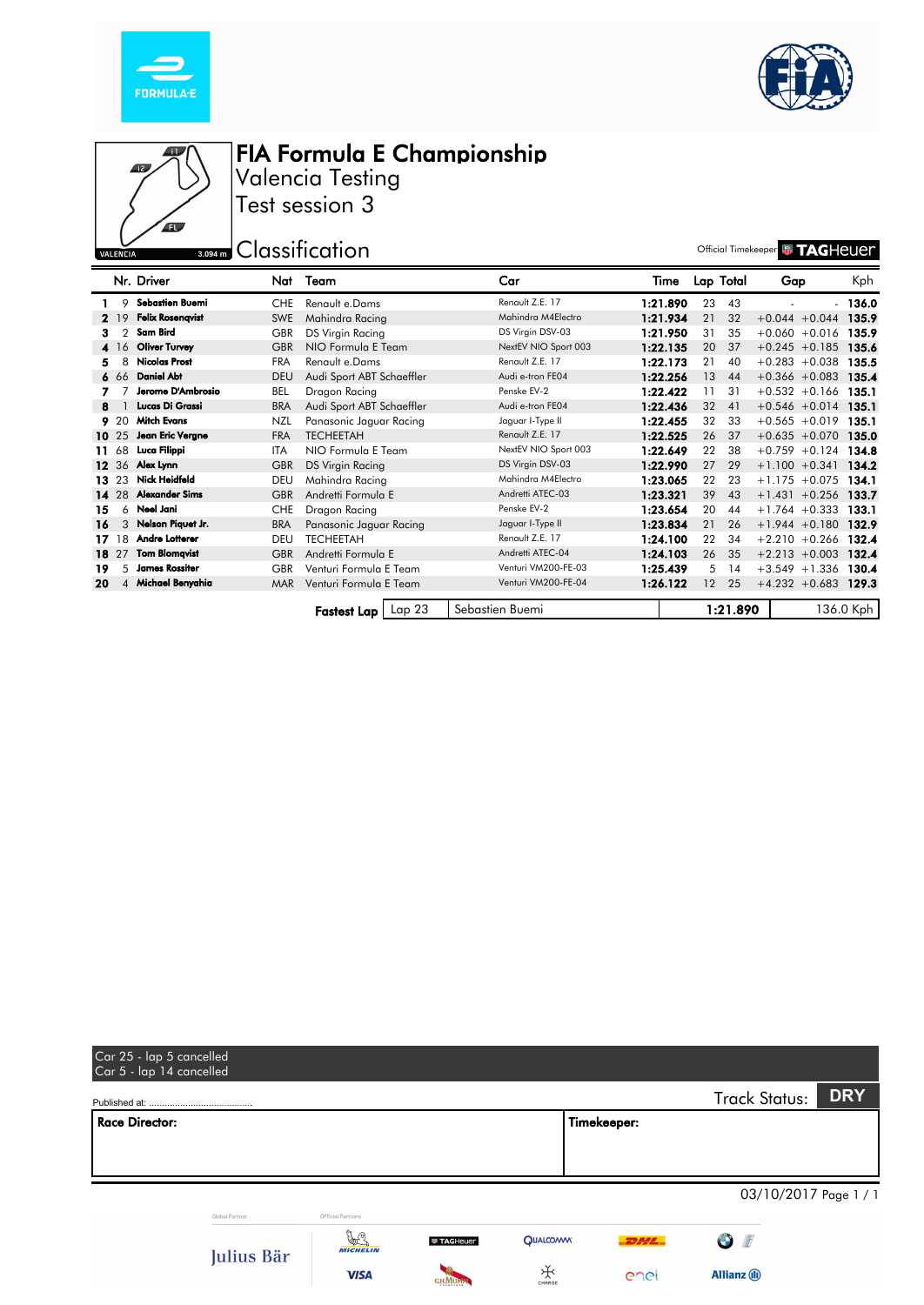





Valencia Testing Test session 4

3.094 m Classification **Container and Classification** 

|    |                | Nr. Driver              | Nat        | Team                      | Car                  | Time     |                | Lap Total | Gap              | Kph       |
|----|----------------|-------------------------|------------|---------------------------|----------------------|----------|----------------|-----------|------------------|-----------|
|    | 9              | Sebastien Buemi         | <b>CHE</b> | Renault e.Dams            | Renault Z.E. 17      | 1:22.057 | 29             | 33        |                  | $-135.7$  |
| 2  |                | Lucas Di Grassi         | <b>BRA</b> | Audi Sport ABT Schaeffler | Audi e-tron FE04     | 1:22.215 | 24             | 29        | $+0.158 + 0.158$ | 135.5     |
|    | 3 66           | <b>Daniel Abt</b>       | DEU        | Audi Sport ABT Schaeffler | Audi e-tron FE04     | 1:22.398 | 26             | 28        | $+0.341 + 0.183$ | 135.2     |
|    | 3              | Nelson Piquet Jr.       | <b>BRA</b> | Panasonic Jaguar Racing   | Jaguar I-Type II     | 1:22.476 | 37             | 41        | $+0.419 + 0.078$ | 135.1     |
| 5. | 8              | <b>Nicolas Prost</b>    | <b>FRA</b> | Renault e.Dams            | Renault Z.E. 17      | 1:22.683 | 23             | 28        | $+0.626 +0.207$  | 134.7     |
|    | 6, 19          | <b>Felix Rosenqvist</b> | <b>SWE</b> | Mahindra Racing           | Mahindra M4Electro   | 1:22.747 | 9              | 26        | $+0.690 + 0.064$ | 134.6     |
|    | 7 20           | <b>Mitch Evans</b>      | <b>NZL</b> | Panasonic Jaguar Racing   | Jaguar I-Type II     | 1:22.866 | 37             | 38        | $+0.809 + 0.119$ | 134.4     |
|    |                | 8 36 Alex Lynn          | <b>GBR</b> | <b>DS Virgin Racing</b>   | DS Virgin DSV-03     | 1:22.990 | 38             | 40        | $+0.933 +0.124$  | 134.2     |
|    | 9 23           | <b>Nick Heidfeld</b>    | DEU        | Mahindra Racing           | Mahindra M4Electro   | 1:23.072 | 19             | 20        | $+1.015 + 0.082$ | 134.1     |
|    | 10 27          | <b>Tom Blomqvist</b>    | <b>GBR</b> | Andretti Formula E        | Andretti ATEC-04     | 1:23.195 | 27             | 28        | $+1.138 + 0.123$ | 133.9     |
|    | 11 18          | Andre Lotterer          | DEU        | <b>TECHEETAH</b>          | Renault Z.E. 17      | 1:23.312 | 27             | 38        | $+1.255 +0.117$  | 133.7     |
|    | 12 25          | Jean Eric Vergne        | <b>FRA</b> | <b>TECHEETAH</b>          | Renault Z.E. 17      | 1:23.660 | 24             | 35        | $+1.603 + 0.348$ | 133.1     |
| 13 | $\overline{2}$ | Sam Bird                | <b>GBR</b> | <b>DS Virgin Racing</b>   | DS Virgin DSV-03     | 1:23.736 | 34             | 35        | $+1.679 + 0.076$ | 133.0     |
|    | 14 28          | <b>Alexander Sims</b>   | <b>GBR</b> | Andretti Formula E        | Andretti ATEC-03     | 1:23.986 | 42             | 43        | $+1.929 +0.250$  | 132.6     |
| 15 | Δ              | <b>Edoardo Mortara</b>  | <b>CHE</b> | Venturi Formula E Team    | Venturi VM200-FE-03  | 1:24.176 | $\overline{7}$ | 11        | $+2.119 + 0.190$ | 132.3     |
| 16 |                | Jerome D'Ambrosio       | <b>BEL</b> | Dragon Racing             | Penske EV-2          | 1:25.479 | 28             | 44        | $+3.422 + 1.303$ | 130.3     |
| 17 | 5              | <b>James Rossiter</b>   | <b>GBR</b> | Venturi Formula E Team    | Venturi VM200-FE-03  | 1:25.869 | 9              | $12 \,$   | $+3.812 +0.390$  | 129.7     |
| 18 |                | 6 Neel Jani             | <b>CHE</b> | Dragon Racing             | Penske EV-2          | 1:26.749 | 36             | 45        | $+4.692 +0.880$  | 128.4     |
|    | 1968           | Luca Filippi            | <b>ITA</b> | NIO Formula E Team        | NextEV NIO Sport 003 | 1:27.093 | 13             | 45        | $+5.036 + 0.344$ | 127.9     |
|    | 20 16          | <b>Oliver Turvey</b>    | <b>GBR</b> | NIO Formula E Team        | NextEV NIO Sport 003 | 1:27.166 | 26             | 38        | $+5.109$ +0.073  | 127.8     |
|    |                |                         |            | Lap 29<br>Fastest Lap     | Sebastien Buemi      |          |                | 1:22.057  |                  | 135.7 Kph |

| Car 9 - lap 16 cancelled<br>Car 5 - lap 6 cancelled<br>Car 25 - lap 21 cancelled<br>Car 2 - lap 25 cancelled |                |                       |                 |                 |             |                             |            |
|--------------------------------------------------------------------------------------------------------------|----------------|-----------------------|-----------------|-----------------|-------------|-----------------------------|------------|
|                                                                                                              |                |                       |                 |                 |             | <b>Track Status:</b>        | <b>DRY</b> |
| <b>Race Director:</b>                                                                                        |                |                       |                 |                 | Timekeeper: |                             |            |
|                                                                                                              |                |                       |                 |                 |             |                             |            |
|                                                                                                              | Global Partner | Official Partners     |                 |                 |             | 03/10/2017 Page 1 / 1       |            |
|                                                                                                              | Julius Bär     | y.<br><b>MICHELIN</b> | <b>TAGHeuer</b> | <b>QUALCOMM</b> | DHL.        | $\bigodot$<br>$\sqrt{\ell}$ |            |
|                                                                                                              |                | <b>VISA</b>           | си Мпмм         | ₩               | enel        | <b>Allianz</b> (ii)         |            |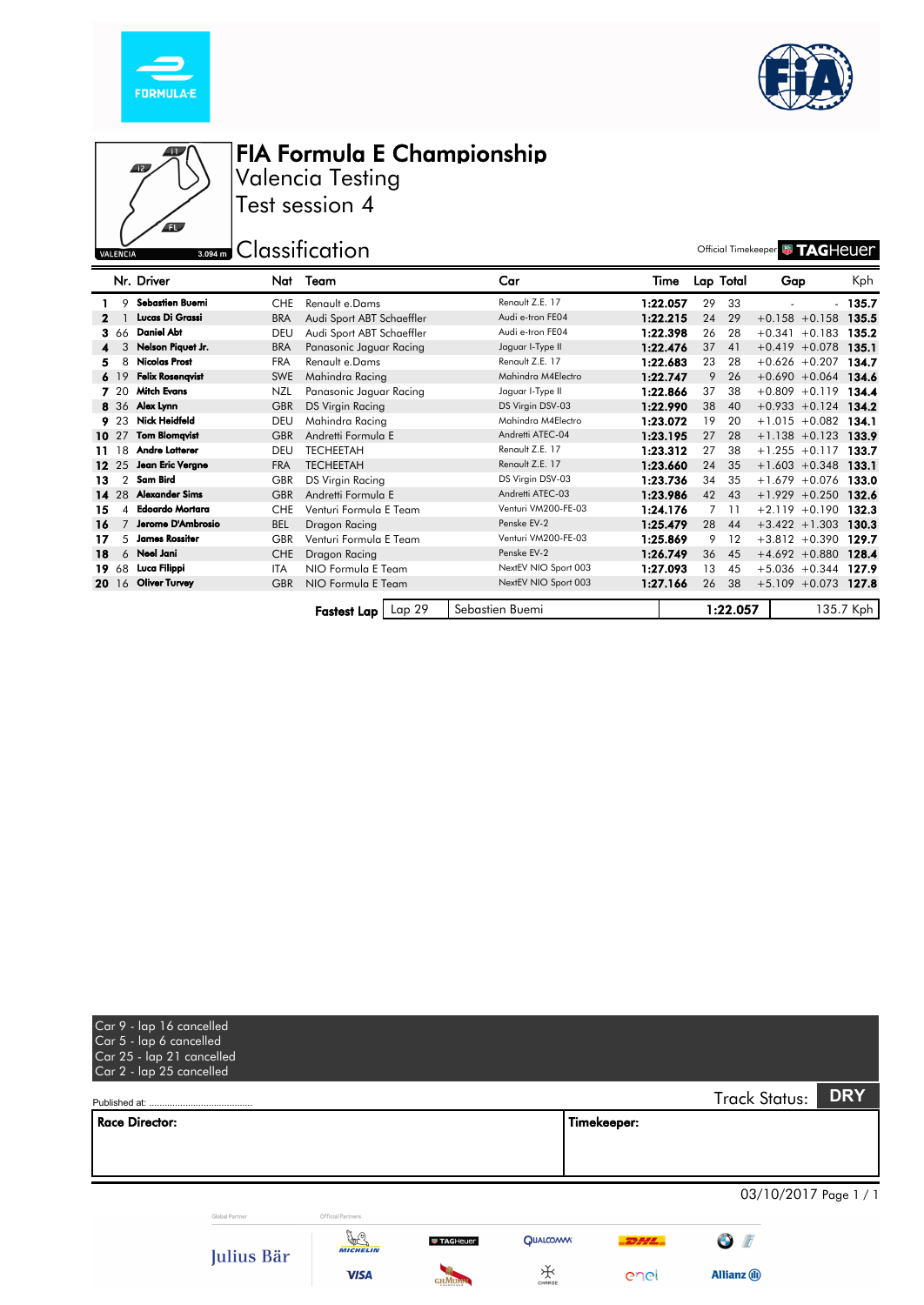





Tuesday Valencia Testing

**S.094m** Classification

Official Timekeeper **& TAGHEUE** 

|    |                         |            |                           | Session 1 |             | Session 2 |    |          |                  |          |
|----|-------------------------|------------|---------------------------|-----------|-------------|-----------|----|----------|------------------|----------|
|    | Nr Driver               | Nat        | Team                      | Time Lap  |             | Time Lap  |    | Time     | Gap              |          |
|    | 9 Sebastien Buemi       | <b>CHE</b> | Renault e.Dams            | 1:21.890  | 23          | 1:22.057  | 29 | 1:21.890 |                  |          |
|    | 19 Felix Rosenavist     | <b>SWE</b> | Mahindra Racina           | 1:21.934  | 21          | 1:22.747  | 9  | 1:21.934 | $+0.044 + 0.044$ |          |
| з. | 2 Sam Bird              | <b>GBR</b> | DS Virgin Racing          | 1:21.950  | 31          | 1:23.736  | 34 | 1:21.950 | $+0.060$         | $+0.016$ |
| 4  | 16 Oliver Turvey        | <b>GBR</b> | NIO Formula E Team        | 1:22.135  | 20          | 1:27.166  | 26 | 1:22.135 | $+0.245 +0.185$  |          |
| 5  | 8 Nicolas Prost         | <b>FRA</b> | Renault e.Dams            | 1:22.173  | 21          | 1:22.683  | 23 | 1:22.173 | $+0.283$         | $+0.038$ |
| 6  | 1 Lucas Di Grassi       | <b>BRA</b> | Audi Sport ABT Schaeffler | 1:22.436  | 32          | 1:22.215  | 24 | 1:22.215 | $+0.325 +0.042$  |          |
|    | 66 Daniel Abt           | <b>DEU</b> | Audi Sport ABT Schaeffler | 1:22.256  | 13          | 1:22.398  | 26 | 1:22.256 | $+0.366 +0.041$  |          |
| 8  | 7 Jerome D'Ambrosio     | <b>BEL</b> | Dragon Racina             | 1:22.422  | 11          | 1:25.479  | 28 | 1:22.422 | $+0.532 +0.166$  |          |
| 9  | 20 Mitch Evans          | NZL        | Panasonic Jaguar Racing   | 1:22.455  | 32          | 1:22.866  | 37 | 1:22.455 | $+0.565 + 0.033$ |          |
| 10 | 3 Nelson Piquet Jr.     | <b>BRA</b> | Panasonic Jaguar Racing   | 1:23.834  | 21          | 1:22.476  | 37 | 1:22.476 | $+0.586 + 0.021$ |          |
| 11 | 25 Jean Eric Verane     | <b>FRA</b> | <b>TECHEETAH</b>          | 1:22.525  | 26          | 1:23.660  | 24 | 1:22.525 | $+0.635 + 0.049$ |          |
| 12 | 68 Luca Filippi         | <b>ITA</b> | NIO Formula E Team        | 1:22.649  | 22          | 1:27.093  | 13 | 1:22.649 | $+0.759 +0.124$  |          |
| 13 | 36 Alex Lynn            | <b>GBR</b> | <b>DS Virgin Racing</b>   | 1:22.990  | 27          | 1:22.990  | 38 | 1:22.990 | $+1.100$         | $+0.341$ |
| 14 | 23 Nick Heidfeld        | <b>DEU</b> | Mahindra Racina           | 1:23.065  | 22          | 1:23.072  | 19 | 1:23.065 | $+1.175 + 0.075$ |          |
| 15 | 27 Tom Blomavist        | <b>GBR</b> | Andretti Formula E        | 1:24.103  | 26          | 1:23.195  | 27 | 1:23.195 | $+1.305 +0.130$  |          |
| 16 | 18 Andre Lotterer       | <b>DEU</b> | <b>TECHEETAH</b>          | 1:24.100  | 22          | 1:23.312  | 27 | 1:23.312 | $+1.422 +0.117$  |          |
| 17 | 28 Alexander Sims       | <b>GBR</b> | Andretti Formula E        | 1:23.321  | 39          | 1:23.986  | 42 | 1:23.321 | $+1.431$         | $+0.009$ |
| 18 | 6 Neel Jani             | <b>CHE</b> | Dragon Racing             | 1:23.654  | 20          | 1:26.749  | 36 | 1:23.654 | $+1.764 + 0.333$ |          |
| 19 | 4 Edoardo Mortara       | <b>CHE</b> | Venturi Formula E Team    |           |             | 1:24.176  | 7  | 1:24.176 | $+2.286$         | $+0.522$ |
| 20 | 5 James Rossiter        | <b>GBR</b> | Venturi Formula E Team    | 1:25.439  | $5^{\circ}$ | 1:25.869  | 9  | 1:25.439 | $+3.549$         | $+1.263$ |
|    | 21 104 Michael Benvahia | <b>MAR</b> | Venturi Formula E Team    | 1:26.122  | 12          |           |    | 1:26.122 | $+4.232 +0.683$  |          |

| Stewards: |                |                                  |                 |                 | Timekeeper: |                         |                       |
|-----------|----------------|----------------------------------|-----------------|-----------------|-------------|-------------------------|-----------------------|
|           |                |                                  |                 |                 |             |                         |                       |
|           |                |                                  |                 |                 |             |                         |                       |
|           |                |                                  |                 |                 |             |                         |                       |
|           | Global Partner | Official Partners                |                 |                 |             |                         | 03/10/2017 Page 1 / 1 |
|           |                |                                  |                 |                 |             |                         |                       |
|           |                | $\frac{1}{2}$<br><b>MICHELIN</b> | <b>TAGHeuer</b> | <b>QUALCOMM</b> | $-2244$     | $\bullet$<br>$\sqrt{t}$ |                       |
|           | Julius Bär     |                                  |                 | ₩               |             |                         |                       |
|           |                | <b>VISA</b>                      | <b>GHMUM</b>    | CHARGE          | enel        | <b>Allianz</b> (ii)     |                       |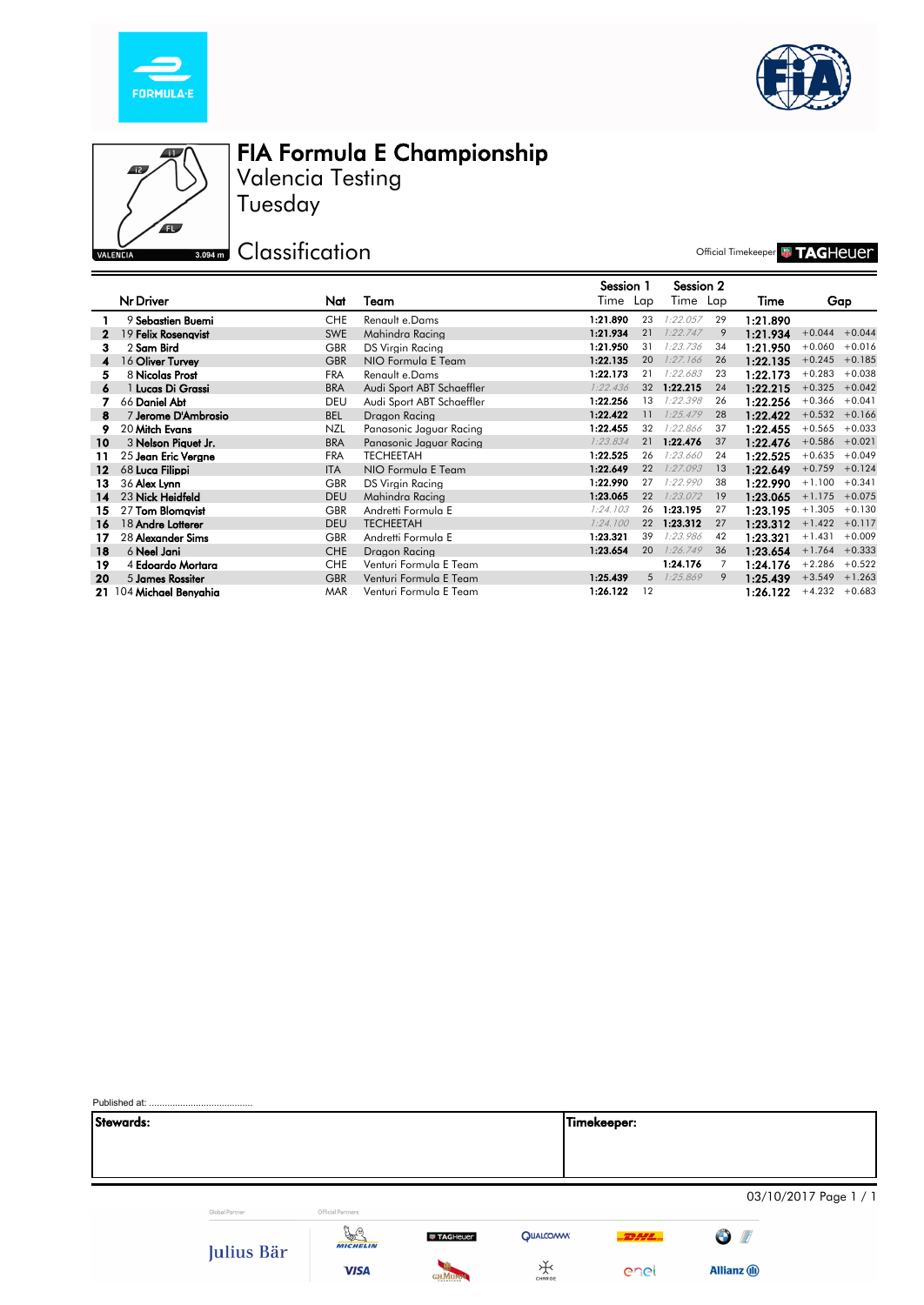





Valencia Testing Test session 5

# **Example 12 Classification** Classification **Classification**

|    |       | Nr. Driver               | Nat        | Team                      | Car                  | Time     |                 | Lap Total | Gap                    | Kph       |
|----|-------|--------------------------|------------|---------------------------|----------------------|----------|-----------------|-----------|------------------------|-----------|
|    |       | 1 16 Oliver Turvey       | <b>GBR</b> | NIO Formula E Team        | NextEV NIO Sport 003 | 1:21.822 | 11              | 32        |                        | - 136.1   |
|    | 2 66  | <b>Daniel Abt</b>        | <b>DEU</b> | Audi Sport ABT Schaeffler | Audi e-tron FE04     | 1:21.946 | 15              | 42        | $+0.124 + 0.124$       | 135.9     |
|    | 3 25  | Jean Eric Vergne         | <b>FRA</b> | <b>TECHEETAH</b>          | Renault Z.E. 17      | 1:22.078 | 23              | 34        | $+0.256 +0.132$        | 135.7     |
|    | 4 19  | <b>Felix Rosengvist</b>  | <b>SWE</b> | Mahindra Racing           | Mahindra M4Electro   | 1:22.120 | 13              | 22        | $+0.298 + 0.042$       | 135.6     |
|    | 9     | Sebastien Buemi          | <b>CHE</b> | Renault e.Dams            | Renault Z.E. 17      | 1:22.247 | 20              | 24        | $+0.425 +0.127$        | 135.4     |
|    |       | $636$ Alex Lynn          | <b>GBR</b> | <b>DS Virgin Racing</b>   | DS Virgin DSV-03     | 1:22.267 | $7^{\circ}$     | 37        | $+0.445 + 0.020$       | 135.4     |
|    | 8     | <b>Nicolas Prost</b>     | <b>FRA</b> | Renault e.Dams            | Renault Z.E. 17      | 1:22.383 | 18              | 41        | $+0.561 + 0.116$       | 135.2     |
| 8  |       | 2 Sam Bird               | <b>GBR</b> | <b>DS Virgin Racing</b>   | DS Virgin DSV-03     | 1:22.457 | 10 <sup>°</sup> | 32        | $+0.635 + 0.074$       | 135.1     |
|    | 9 68  | Luca Filippi             | <b>ITA</b> | NIO Formula E Team        | NextEV NIO Sport 003 | 1:22.487 | 20              | 30        | $+0.665 + 0.030$       | 135.0     |
| 10 | 3     | Nelson Piquet Jr.        | <b>BRA</b> | Panasonic Jaguar Racing   | Jaguar I-Type II     | 1:22.645 | 10 <sup>°</sup> | 31        | $+0.823 +0.158$        | 134.8     |
|    | 11 20 | <b>Mitch Evans</b>       | NZL        | Panasonic Jaguar Racing   | Jaguar I-Type II     | 1:22.728 | 17              | 29        | $+0.906 + 0.083$       | 134.6     |
| 12 |       | Jerome D'Ambrosio        | <b>BEL</b> | Dragon Racing             | Penske EV-2          | 1:22.982 | $7^{\circ}$     | 31        | $+1.160 + 0.254$       | 134.2     |
| 13 |       | 6 Neel Jani              | <b>CHE</b> | Dragon Racing             | Penske EV-2          | 1:23.254 | 11              | 28        | $+1.432 +0.272$        | 133.8     |
|    | 14 28 | Antonio Felix Da Costa   | <b>PRT</b> | Andretti Formula E        | Andretti ATEC-03     | 1:23.290 | 29              | 34        | $+1.468 + 0.036$       | 133.7     |
| 15 |       | <b>Lucas Di Grassi</b>   | <b>BRA</b> | Audi Sport ABT Schaeffler | Audi e-tron FE04     | 1:23.390 | 10              | 46        | $+1.568 + 0.100$       | 133.6     |
|    | 16 27 | <b>Tom Blomqvist</b>     | <b>GBR</b> | Andretti Formula E        | Andretti ATEC-04     | 1:24.039 | 19              | 36        | $+2.217 + 0.649$       | 132.5     |
| 17 | 5     | Maro Engel               | DEU        | Venturi Formula E Team    | Venturi VM200-FE-03  | 1:24.100 | 17              | 28        | $+2.278 + 0.061$       | 132.4     |
|    |       | 18 18 Andre Lotterer     | <b>DEU</b> | <b>TECHEETAH</b>          | Renault Z.E. 17      | 1:24.172 | 12              | 36        | $+2.350 + 0.072$       | 132.3     |
| 19 |       | 4 Edoardo Mortara        | <b>CHE</b> | Venturi Formula E Team    | Venturi VM200-FE-03  | 1:24.474 | 11              | 15        | $+2.652 +0.302$        | 131.9     |
|    | 20 23 | <b>Daniel Juncadella</b> | <b>ESP</b> | Mahindra Racing           | Mahindra M4Electro   | 1:24.938 | 11              | 28        | $+3.116 + 0.464$ 131.1 |           |
|    |       |                          |            |                           |                      |          |                 |           |                        |           |
|    |       |                          |            | Lap 11<br>Fastest Lap     | Oliver Turvey        |          |                 | 1:21.822  |                        | 136.1 Kph |

| Car 18 - lap 7 cancelled<br>Car 68 - lap 16 cancelled |                         |                   |                 |              |                      |                       |
|-------------------------------------------------------|-------------------------|-------------------|-----------------|--------------|----------------------|-----------------------|
|                                                       |                         |                   |                 |              | <b>Track Status:</b> | <b>DRY</b>            |
| <b>Race Director:</b>                                 |                         |                   |                 | Timekeeper:  |                      |                       |
|                                                       |                         |                   |                 |              |                      |                       |
|                                                       |                         |                   |                 |              |                      | 05/10/2017 Page 1 / 1 |
| Global Partner                                        | Official Partners<br>y. |                   |                 |              |                      |                       |
| Julius Bär                                            | <b>MICHELIN</b>         | <b>W TAGHeuer</b> | <b>QUALCOMM</b> | $-$ 2244 $-$ | $\bigcirc$ $\beta$   |                       |
|                                                       | <b>VISA</b>             | <b>GHMUN</b><br>  | ₩<br>CHARGE     | enel         | <b>Allianz</b> (ii)  |                       |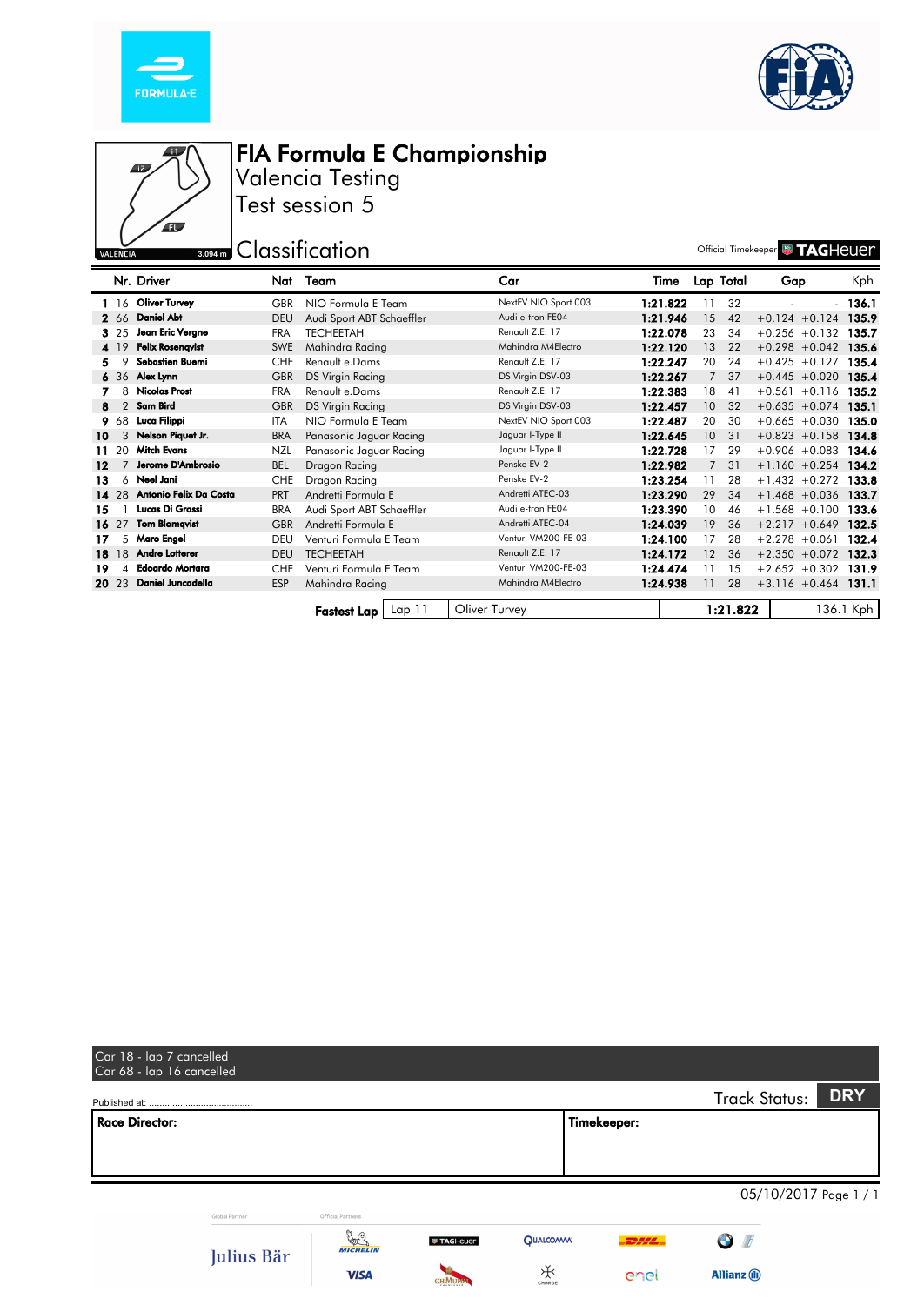





Valencia Testing Test session 6

**Example 12 Solution** Official Timekeeper **WITAGHEUET** 

|                 |                | Nr. Driver              | Nat                                                                | Team                      | Car                  | Time     |    | Lap Total | Gap                    | Kph      |
|-----------------|----------------|-------------------------|--------------------------------------------------------------------|---------------------------|----------------------|----------|----|-----------|------------------------|----------|
|                 |                | Jerome D'Ambrosio       | BEL                                                                | Dragon Racing             | Penske EV-2          | 1:22.252 | 33 | 34        |                        | $-135.4$ |
|                 |                | Lucas Di Grassi         | <b>BRA</b>                                                         | Audi Sport ABT Schaeffler | Audi e-tron FE04     | 1:22.328 | 36 | 42        | $+0.076 + 0.076$       | 135.3    |
|                 | 3 25           | Jean Eric Vergne        | <b>FRA</b>                                                         | <b>TECHEETAH</b>          | Renault Z.E. 17      | 1:22.345 | 34 | 41        | $+0.093 +0.017$        | 135.3    |
|                 |                | <b>Sebastien Buemi</b>  | <b>CHE</b>                                                         | Renault e.Dams            | Renault Z.E. 17      | 1:22.366 | 21 | 41        | $+0.114 + 0.021$       | 135.2    |
|                 | 5 20           | <b>Mitch Evans</b>      | <b>NZL</b>                                                         | Panasonic Jaguar Racing   | Jaguar I-Type II     | 1:22.432 | 40 | 41        | $+0.180 + 0.066$       | 135.1    |
| 6.              | 8              | <b>Nicolas Prost</b>    | <b>FRA</b>                                                         | Renault e.Dams            | Renault Z.E. 17      | 1:22.436 | 36 | 38        | $+0.184 + 0.004$       | 135.1    |
|                 | 7 66           | <b>Daniel Abr</b>       | DEU                                                                | Audi Sport ABT Schaeffler | Audi e-tron FE04     | 1:22.480 | 45 | 46        | $+0.228 + 0.044$       | 135.0    |
|                 | 8 19           | <b>Felix Rosenqvist</b> | <b>SWE</b>                                                         | Mahindra Racing           | Mahindra M4Electro   | 1:22.943 | 24 | 27        | $+0.691 + 0.463$       | 134.3    |
|                 | 9 28           | Antonio Felix Da Costa  | <b>PRT</b>                                                         | Andretti Formula E        | Andretti ATEC-03     | 1:22.979 | 32 | 42        | $+0.727 +0.036$        | 134.2    |
| 10              | 3              | Nelson Piquet Jr.       | <b>BRA</b>                                                         | Panasonic Jaguar Racing   | Jaguar I-Type II     | 1:23.075 | 42 | 43        | $+0.823 + 0.096$       | 134.1    |
| 11              |                | 6 Neel Jani             | <b>CHE</b>                                                         | Dragon Racing             | Penske EV-2          | 1:23.102 | 35 | 36        | $+0.850 + 0.027$ 134.0 |          |
| 12 <sup>2</sup> | 23             | Daniel Juncadella       | <b>ESP</b>                                                         | Mahindra Racing           | Mahindra M4Electro   | 1:23.564 | 24 | 28        | $+1.312 + 0.462$       | 133.3    |
| 13              | 4              | <b>Edoardo Mortara</b>  | <b>CHE</b>                                                         | Venturi Formula E Team    | Venturi VM200-FE-03  | 1:23.619 | 27 | 44        | $+1.367 +0.055$        | 133.2    |
|                 | 14 68          | Luca Filippi            | <b>ITA</b>                                                         | NIO Formula E Team        | NextEV NIO Sport 003 | 1:23.662 | 44 | 49        | $+1.410 + 0.043$       | 133.1    |
| 15              | 27             | <b>Tom Blomqvist</b>    | <b>GBR</b>                                                         | Andretti Formula E        | Andretti ATEC-04     | 1:23.692 | 21 | 25        | $+1.440 + 0.030$       | 133.1    |
| 16              | $\overline{2}$ | Sam Bird                | <b>GBR</b>                                                         | DS Virgin Racing          | DS Virgin DSV-03     | 1:23.852 | 3  | 34        | $+1.600 + 0.160$       | 132.8    |
| 17              |                | 5 Maro Engel            | DEU                                                                | Venturi Formula E Team    | Venturi VM200-FE-03  | 1:24.226 | 17 | 22        | $+1.974 + 0.374$       | 132.2    |
|                 |                | 18 18 Andre Lotterer    | <b>DEU</b>                                                         | <b>TECHEETAH</b>          | Renault Z.E. 17      | 1:24.815 | 3  | 34        | $+2.563 +0.589$        | -131.3   |
|                 | 19 36          | Alex Lynn               | <b>GBR</b>                                                         | DS Virgin Racing          | DS Virgin DSV-03     | 1:25.962 | 36 | 39        | $+3.710 + 1.147$       | 129.6    |
|                 | 20 16          | <b>Oliver Turvey</b>    | <b>GBR</b>                                                         | NIO Formula E Team        | NextEV NIO Sport 003 | 1:27.339 | 40 | 41        | $+5.087 + 1.377$ 127.5 |          |
|                 |                |                         |                                                                    |                           |                      |          |    |           |                        |          |
|                 |                |                         | 1:22.252<br>Lap33<br>Jerome D'Ambrosio<br>135.4 Kph<br>Fastest Lap |                           |                      |          |    |           |                        |          |

| Car 18 - lap 5 cancelled<br>Car 36 - lap 12 cancelled<br>Car 4 - lap 14 cancelled<br>Car 25 - lap 13 cancelled<br>Car 23 - laps 20 and 26 cancelled<br>Car 16 - lap 28 cancelled<br>Car 5 - lap 21 cancelled |                |                                       |                             |                      |                    |                                                       |                       |
|--------------------------------------------------------------------------------------------------------------------------------------------------------------------------------------------------------------|----------------|---------------------------------------|-----------------------------|----------------------|--------------------|-------------------------------------------------------|-----------------------|
|                                                                                                                                                                                                              |                |                                       |                             |                      |                    | <b>Track Status:</b>                                  | <b>DRY</b>            |
| <b>Race Director:</b>                                                                                                                                                                                        |                |                                       |                             |                      | Timekeeper:        |                                                       |                       |
|                                                                                                                                                                                                              | Global Partner | Official Partners                     |                             |                      |                    |                                                       | 05/10/2017 Page 1 / 1 |
|                                                                                                                                                                                                              | Julius Bär     | y.C<br><b>MICHELIN</b><br><b>VISA</b> | <b>W TAGHeuer</b><br>си Мпм | <b>QUALCOMM</b><br>₩ | <b>DHL</b><br>enel | $\sqrt{t}$<br>$\mathbf \Theta$<br><b>Allianz</b> (ii) |                       |